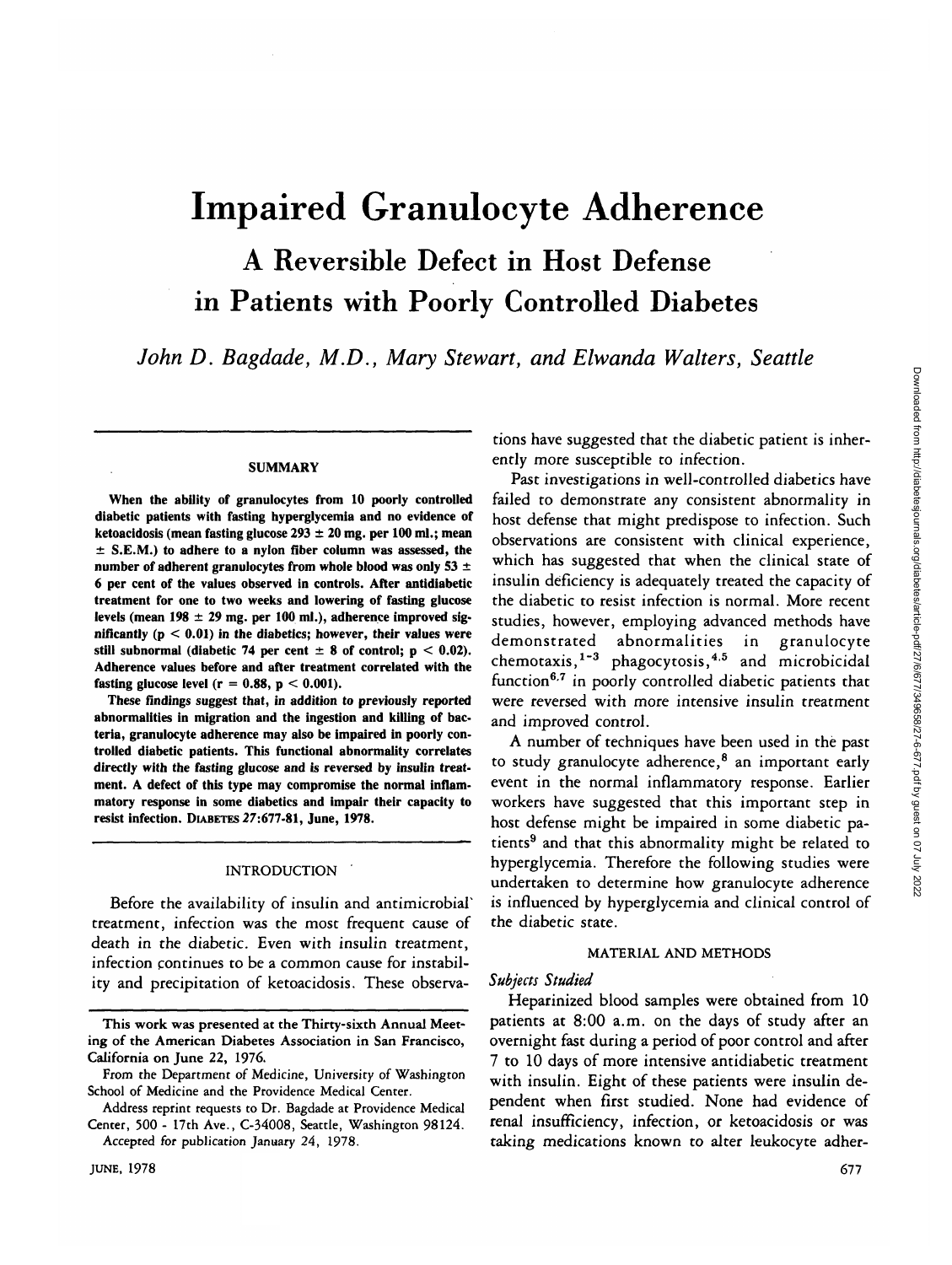ence. On the days that diabetic patients were studied, blood samples were obtained under identical conditions from one or more healthy sex-matched control subjects. The same subjects served as controls for the same diabetic patients studied before and after treatment. Blood glucose was measured in all diabetic and control subjects.

# *The Adherence Assay System*

Granulocyte adherence was studied according to the method of MacGregor et al.<sup>10</sup> Briefly, scrubbed preweighed nylon fiber was packed with a wooden applicator into Pasteur pipets, the tips of which had been heated and drawn out to about 50 per cent of original diameter with an aperture that admitted the shaft of a 25-gauge needle. The column length of the packed fiber was 15 mm., measured from the midpoint of pipet shoulder to the top of the column. Since we also found that polymorphonuclear neutrophil leukocytes (PMNs) from females had uniformly higher adherence to the fiber column as reported by Mac-Gregor,<sup>10</sup> columns containing less fiber (70 mg.) were used for the female patients and 80 mg. of fiber were employed for males. In this way, the difference in values observed when both males and females were run on 70-mg. columns was reduced, and at the same time the sensitivity of the column to small decreases in adherence was maintained. With columns containing 70 mg. of fiber, 10 normal female volunteers showed a granulocyte adherence of 58  $\pm$  1 per cent, mean  $\pm$ S.E.M.; 10 normal males demonstrated an average adherence of  $67 \pm 2$  per cent on the 80-mg. fiber columns.

A granulocyte count was performed on each blood sample (100 white cells are differentiated for each blood smear). Then, 1-ml. aliquots of the blood specimen were added to the tops of three pipets and allowed to filter through the columns for one to five minutes at room temperature. The granulocytes in the effluent blood were counted, and the percentage of granulocyte adherence was calculated by the following equation:

PMN/ml. in  $_{100\%}$  , effluent sample  $_{\times}$  100 = % PMN  $\sqrt{(PMN/ml)}$  in  $\sqrt{(100/2)}$  ad original sample

The granulocyte adherence for a given specimen was defined as the mean value for three columns tested and was expressed as a percentage of control.

Effects of Glucose and Insulin on Adherence

In order to determine the effects of circulating glucose concentrations and insulin on granulocyte adherence, the following studies were performed. Blood  $\epsilon$  the following studies were performed. Blood studies were performed. Blood studies were performed. Blood studies were performed. Blood studies were performed. Blood studies were performed. Blood studies were performed

was drawn from eight control subjects after an overnight fast; to 10-ml. aliquots, glucose was added isosmotically in increments to achieve four different glucose concentrations in the range of those observed in diabetic patients. All tubes to which glucose had been added and a control tube to which a volume of isotonic saline equal to that added to the tubes to which glucose was added were then incubated at 37° C. for 30, 60, and 120 minutes and adherence studies performed as described above. Results were expressed as a percentage of the adherence observed in the tubes to which saline alone had been added.

In the insulin incubation studies, fasting blood samples were collected similarly from nine diabetic and eight control subjects. To 10-ml. aliquots from each patient and control subject, porcine insulin low in phenol preservative was added  $(1,000 \ \mu U)$ . per milliliter) in phosphate buffer. An equal volume of buffer was added to one 10-ml. aliquot of whole blood from each subject to serve as control. Incubation then was carried out at 37° for 60 minutes, and adherence studies then performed as described above. Results were expressed as the increment above the adherence observed in the tubes to which buffer or insulin alone had been added and not incubated.

## RESULTS

Before improved antidiabetic treatment, granulocyte adherence was significantly reduced ( $p \le 0.01$ ) in the diabetic patients (table 1). After treatment, adherence improved significantly ( $p < 0.02$ ); however, the mean performance of the group remained less than in the control group. Individual adherence responses of each patient before and after treatment expressed as a percentage of control are shown in figure 1. Fasting glucose levels fell after treatment, though the majority of patients still demonstrated fasting hyperglycemia (table 1). A highly significant inverse correlation between fasting glucose and granulocyte adherence before and after treatment was present in the diabetic patients (figure 2).

Adherence increased to a similar extent in both saline-incubated and glucose-incubated samples, so no significant difference between the saline-treated and glucose-treated samples was observed at 30 minutes (figure 3). By 60 minutes, however, a tendency toward a reduction in adherence was apparent in the glucose-treated samples; at 120 minutes, a significant diminution in adherence was observed in all samples tested ( $p < 0.01$ , paired *t*-test). Thus, adherence increased with time in the saline-incubated samples, and this tendency was reduced significantly in the presence of elevated glucose concentrations at 120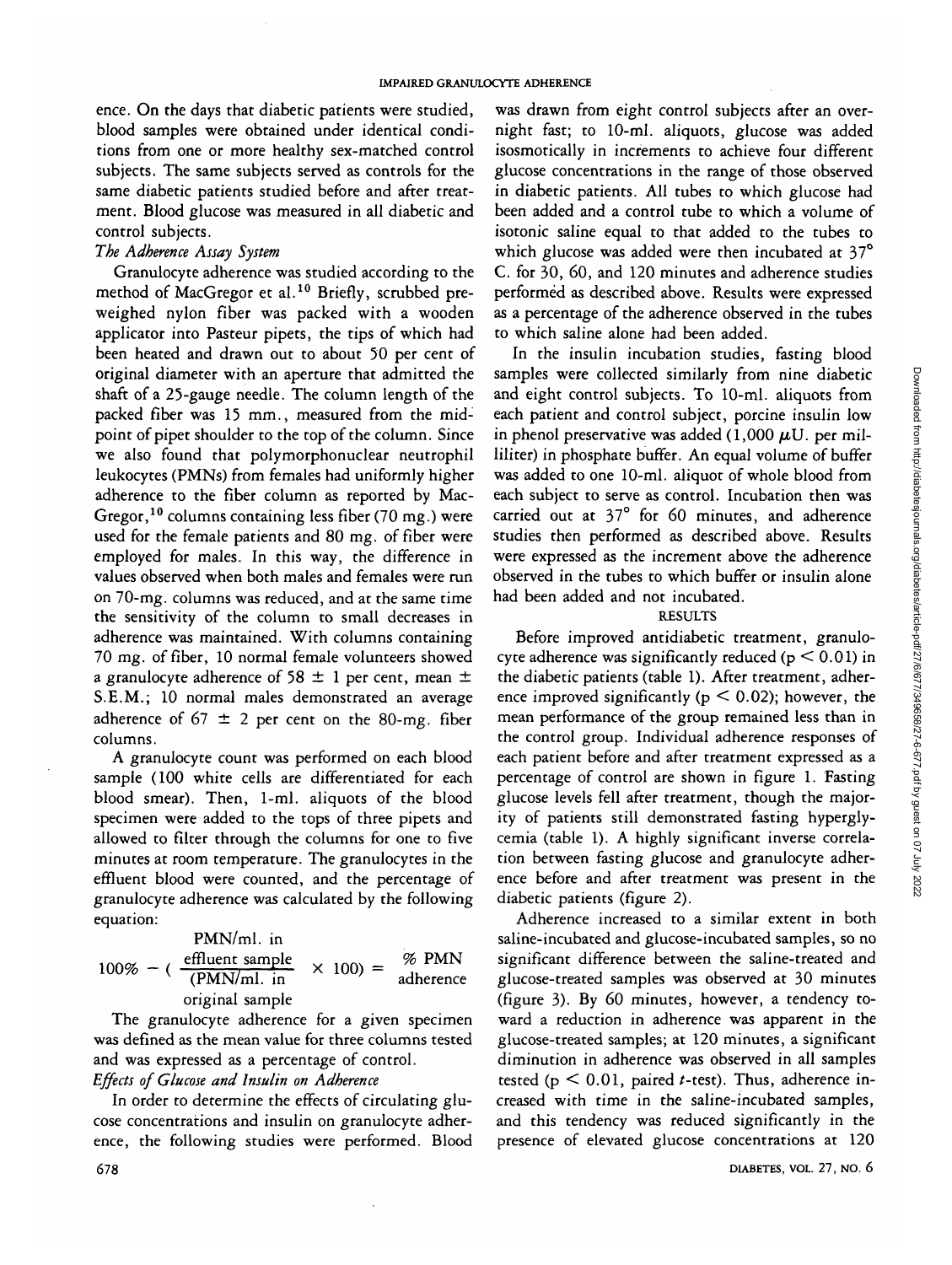| Patient         | <b>Before Treatment</b>           |                     | <b>After Treatment</b>         |                     |
|-----------------|-----------------------------------|---------------------|--------------------------------|---------------------|
|                 | Glucose $(mg. / 100 \text{ ml.})$ | Adherence/% control | Glucose $(mg.100 \text{ ml.})$ | Adherence/% control |
|                 | 255                               | 81                  | 178                            | 91                  |
|                 | 268                               | 33                  | 299                            | 48                  |
|                 | 240                               | 53                  | 80                             | 76                  |
|                 | 368                               | 48                  | 372                            | 21                  |
|                 | 283                               | 69                  | 180                            | 91                  |
|                 | 340                               | 50                  | 210                            | 69                  |
|                 | 204                               | 76                  | 92                             | 95                  |
|                 | 345                               | 21                  | 256                            | 52                  |
|                 | 245                               | 61                  | 190                            | 96                  |
| 10              | 386                               | 33                  | 118                            | 100                 |
| Mean $\pm$ S.D. | $293 \pm 62$                      | $52.5 \pm 20$       | $198 \pm 92$                   | $73.9 \pm 26$       |

TABLE 1 Changes in granulocyte adherence and fasting glucose values in 10 diabetic patients before and after improved treatment

minutes. Adherence increased in both control and diabetic granulocytes after incubation with both insulin and buffer for 60 minutes (table 2), and no significant difference was observed in the increments observed with insulin and buffer alone.

# DISCUSSION

It has been believed for many years that an abnormality in host defense predisposed the diabetic patient to both bacterial and fungal infection.<sup>11</sup> Despite many attempts to explain the increased frequency and severity of infection in some diabetics, until recently no abnormality in either humoral or cellular components of host defense had been identified.

Stimulated by advances in immunology and organ



**FIG. 1. Granulocyte adherence in control and diabetic patients before and after insulin treatment.**

transplantation in the past decade, new investigative techniques have been developed, and their application has provided new information about granulocyte function and metabolism in diabetes. For example, it has been shown that chemotaxis, the directed migration of leukocytes to the site of inflammation, is delayed in diabetes, and this abnormality can be reversed in vitro by the presence of insulin.<sup>1-3</sup> A defect in phagocytosis, which could further delay the formation of the inflammatory response and ingestion of microorganisms, also has been demonstrated in both ketotic $12$ and nonketotic<sup>4,5,13</sup> diabetics. This disturbance in phagocytosis, as well as an impairment in granulocyte microbicidal function recently described in some poorly controlled diabetics, also have been shown to be reversed by improved diabetic control.<sup>6,7</sup>

While sensitive methods have been available generally to quantitate chemotaxis, phagocytosis, and the intracellular killing of ingested organisms, there has



**FIG. 2. Relationship between granulocyte adherence and fasting glucose concentrations in diabetic patients before and after treatment.**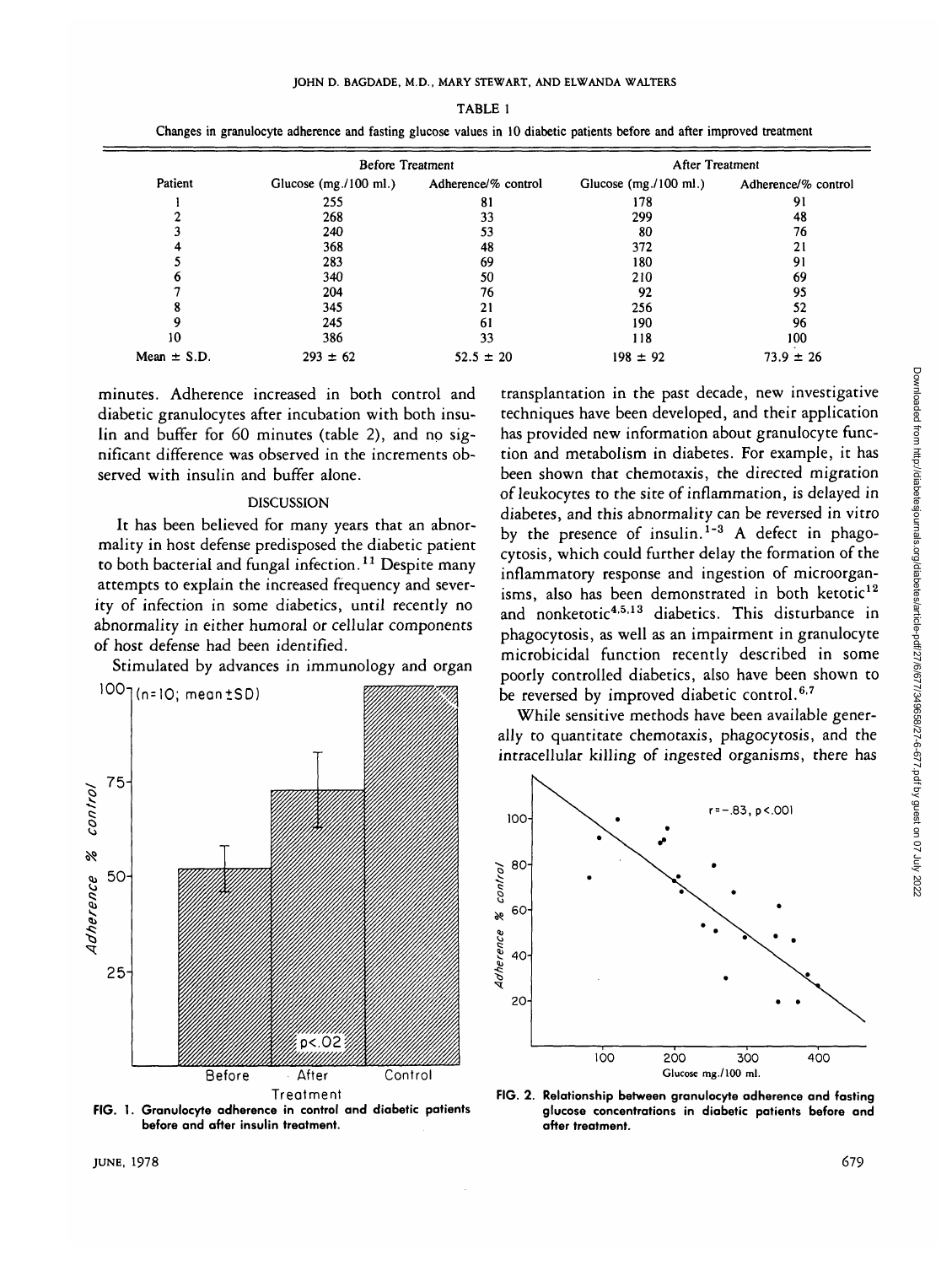

**FIG. 3. Effect of increasing glucose concentrations and time on granulocyte adherence in control subjects. Results expressed as percentage of adherence in tube incubated same duration of time with saline alone.**

been no means of assessing the adherence of granulocytes to vascular endothelium, the essential step in host defense that precedes diapedesis and exudate formation in extravascular tissues. The recently developed nylon fiber column technique<sup>10</sup> employed in this study makes it possible to indirectly estimate this important granulocyte function in vitro. We have found that when granulocyte adherence is studied in this way, the performance of PMNs from poorly controlled diabetic patients is impaired frequently, and, like the functional abnormalities shown earlier in phagocytosis and microbicidal function, this disturbance also is reversed with insulin treatment. Because of the limitations of this method, caution must be exercised in extrapolating the abnormality observed in the ability of diabetic PMNs to adhere to nylon fibers to the clinical situation of adherence to vascular endothelium. Nevertheless, the close relationship shown between the severity of the abnormality in adherence and the fasting glucose value is similar to the correlation between the degree of diabetic control and the efficiency of phagocytosis described earlier in similar 680

poorly controlled diabetics.<sup>45</sup> It is of interest that standard techniques employed to measure chemotaxis simultaneously assess PMN adherence, since PMNs must adhere to the surface of various chamber assay systems. Our finding that adherence is defective in diabetic patients<sup>1,2</sup> indicates that past reports of a delay in the directed migration of PMNs in vitro may be due to the abnormality we observed in adherence. Further studies, therefore, are required with techniques that clearly dissociate the separate steps of adherence from chemotaxis in order to assess these two vital steps in host defense.

The mechanism(s) contributing to impaired adherence in these diabetic patients is unclear. There is no evidence to date to indicate that serum factors unrelated to glucose such as opsonins or complement, which are necessary for normal granulocyte phagocytic function, are altered in the diabetic; hence, it seems unlikely that a disturbance in the complement system contributed to their decrease in adherence. Our finding that increasing glucose concentrations reduce granulocyte adherence is consistent with Van Oss's earlier report.<sup>9</sup> These findings, together with our earlier observation that the isosmotic addition of glucose to control granulocytes also impairs their phagocytic capacity, suggest that hyperglycemia alone may induce metabolic alterations that compromise the normal functional capacity of the granulocyte.

Chemotaxis, adherence, and phagocytosis all have been shown to be impaired in diabetics, and each of these important granulocyte functions has been shown to be an energy-dependent process. Granulocytes normally derive energy almost exclusively from the metabolism of glucose.<sup>14</sup> The enhanced metabolic activity of stimulated PMNs is reflected by the fact that, during phagocytosis, their glycogen concentrations fall and oxygen consumption, glucose utilization, and lactate production all increase.<sup>15</sup> The fact that these parameters of metabolic activity all have been shown to be impaired in leukocytes from poorly controlled diabetic patients<sup>14,15</sup> supports the possibility that the functional disturbances reported in diabetic granulocytes may result from defective energy production.

It is known, for example, that in the presence of

| TABLE 2<br>Increases in granulocyte adherence after incubation for 60 minutes<br>with buffer or insulin $(1,000 \mu U)$ . per milliliter)<br>above the values obtained without incubation |
|-------------------------------------------------------------------------------------------------------------------------------------------------------------------------------------------|
|                                                                                                                                                                                           |

|                     | Buffer         | Insulin          | P     |
|---------------------|----------------|------------------|-------|
| Diabetic<br>$(n=6)$ | $+61 \pm 18.6$ | $+43.7 \pm 25.7$ | > 0.1 |
| Control<br>$(n=8)$  | $+22 \pm 9.25$ | $+33.3 \pm 22.4$ | > 0.1 |
|                     |                |                  |       |

**DIABETES, VOL. 27, NO. 6**